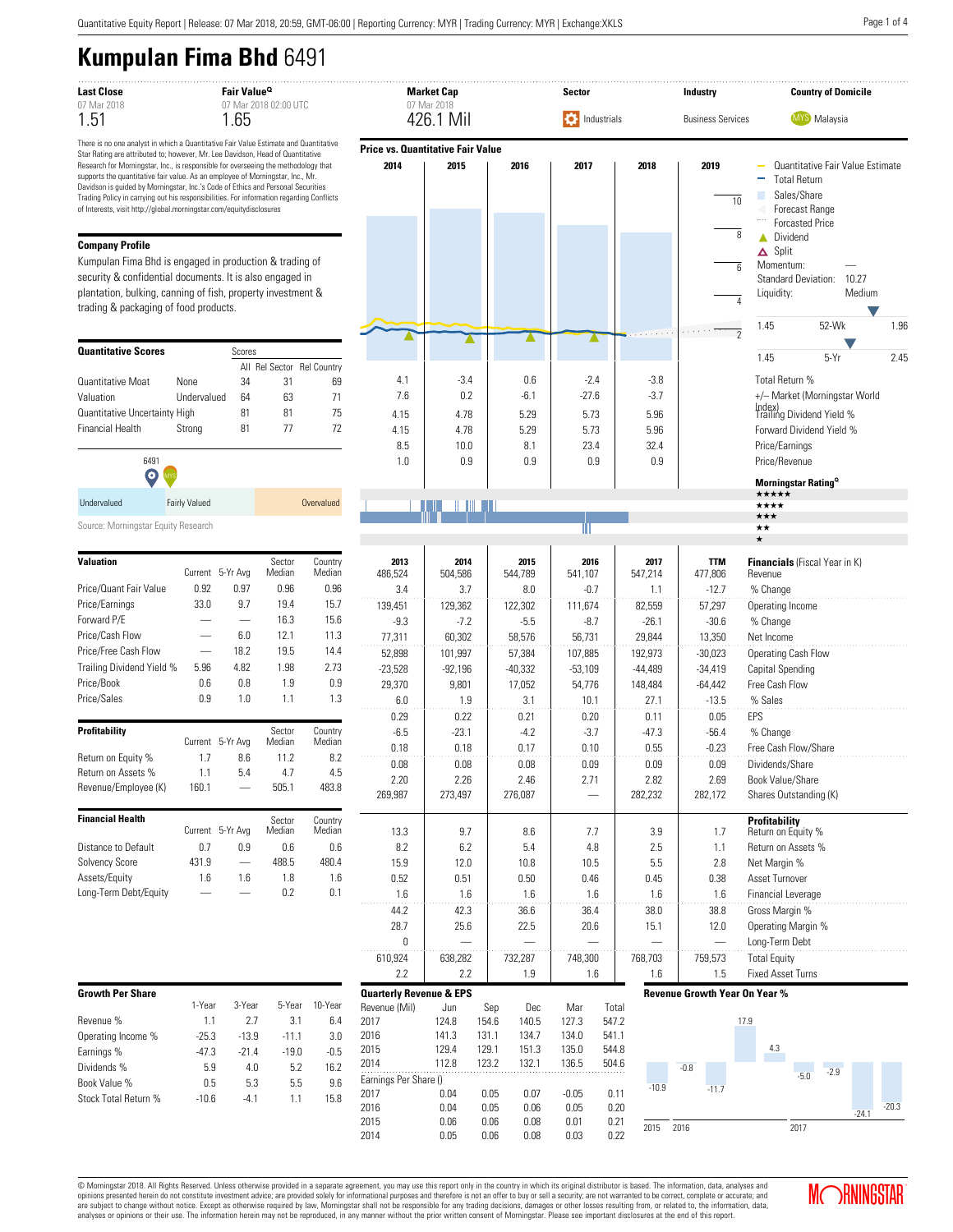# **Quantitative Equity Reports Overview**

The quantitative report on equities consists of data, statistics and quantitative equity ratings on equity securities. Morningstar, Inc.'s quantitative equity ratings are forward looking and are generated by a statistical model that is based on Morningstar Inc.'s analyst-driven equity ratings and quantitative statistics. Given the nature of the quantitative report and the quantitative ratings, there is no one analyst in which a given report is attributed to; however, Mr. Lee Davidson, Head of Quantitative Research for Morningstar, Inc., is responsible for overseeing the methodology that supports the quantitative equity ratings used in this report. As an employee of Morningstar, Inc., Mr. Davidson is guided by Morningstar, Inc.'s Code of Ethics and Personal Securities Trading Policy in carrying out his responsibilities.

### **Quantitative Equity Ratings**

Morningstar's quantitative equity ratings consist of: (i) Quantitative Fair Value Estimate, (ii) Quantitative Star Rating, (iii) Quantitative Uncertainty, (iv) Quantitative Economic Moat, and (v) Quantitative Financial Health (collectively the "Quantitative Ratings).

The Quantitative Ratings are calculated daily and derived from the analystdriven ratings of a company's peers as determined by statistical algorithms. Morningstar, Inc. ("Morningstar", "we", "our") calculates Quantitative Ratings for companies whether or not it already provides analyst ratings and qualitative coverage. In some cases, the Quantitative Ratings may differ from the analyst ratings because a company's analyst-driven ratings can significantly differ from other companies in its peer group.

i. **Quantitative Fair Value Estimate:** Intended to represent Morningstar's estimate of the per share dollar amount that a company's equity is worth today. Morningstar calculates the Quantitative Fair Value Estimate using a statistical model derived from the Fair Value Estimate Morningstar's equity analysts assign to companies. Please go to

http://global.morningstar.com/equitydisclosures for information about Fair Value Estimate Morningstar's equity analysts assign to companies.

ii. **Quantitative Economic Moat:** Intended to describe the strength of a firm's competitive position. It is calculated using an algorithm designed to predict the Economic Moat rating a Morningstar analyst would assign to the stock. The rating is expressed as Narrow, Wide, or None.

**Narrow** – assigned when the probability of a stock receiving a "Wide Moat" rating by an analyst is greater than 70% but less than 99%.

**Wide** – assigned when the probability of a stock receiving a "Wide Moat" rating by an analyst is greater than 99%.

**None** – assigned when the probability of an analyst receiving a "Wide Moat" rating by an analyst is less than 70%.

iii. **Quantitative Star Rating:** Intended to be the summary rating based on the combination of our Quantitative Fair Value Estimate, current market price, and the Quantitative Uncertainty Rating. The rating is expressed as One-Star, Two-Star, Three-Star, Four-Star, and Five-Star.

**One-Star** – the stock is overvalued with a reasonable margin of safety. Log (Quant FVE/Price) < -1\*Quantitative Uncertainty

**Two-Star** - the stock is somewhat overvalued.

Log (Quant FVE/Price) between (-1\*Quantitative Uncertainty, -0.5\*Quantitative Uncertainty)

**Three-Star** – the stock is approximately fairly valued.

Log (Quant FVE/Price) between (-0.5\*Quantitative Uncertainty, 0.5\*Quantitative Uncertainty)

**Four-Star** – the stock is somewhat undervalued.

Log (Quant FVE/Price) between (0.5\*Quantitative Uncertainty, 1\*Quantitative Uncertainty)

**Five-Star** – the stock is undervalued with a reasonable margin of safety. Log (Quant FVE/Price) > 1\*Quantitative Uncertainty

iv. **Quantitative Uncertainty:** Intended to represent Morningstar's level of uncertainty about the accuracy of the Quantitative Fair Value Estimate. Generally, the lower the Quantitative Uncertainty, the narrower the potential range of outcomes for that particular company. The rating is expressed as Low, Medium, High, Very High, and Extreme.

**Low** – the interquartile range for possible fair values is less than 10% **Medium** – the interquartile range for possible fair values is less than 15% but greater than 10%

**High** – the interquartile range for possible fair values is less than 35% but greater than 15%

**Very High** – the interquartile range for possible fair values is less than 80% but greater than 35%

**Extreme** – the interquartile range for possible fair values is greater than 80%

v. **Quantitative Financial Health:** Intended to reflect the probability that a firm will face financial distress in the near future. The calculation uses a predictive model designed to anticipate when a company may default on its financial obligations. The rating is expressed as Weak, Moderate, and Strong.

**Weak** – assigned when Quantitative Financial Health < 0.2

**Moderate** – assigned when Quantitative Financial Health is between 0.2 and 0.7

**Strong** – assigned when Quantitative Financial Health > 0.7

### **Other Definitions**

i. **Last Close** – Price of the stock as of the close of the market of the last trading day before date of the report.

ii. **Quantitative Valuation**– Using the below terms, intended to denote the relationship between the security's **Last Price** and Morningstar's quantitative fair value estimate for that security.

**Undervalued – Last Price** is below Morningstar's quantitative fair value estimate.

**Farily Valued – Last Price** is in line with Morningstar's quantitative fair value estimate.

**Overvalued – Last Price** is above Morningstar's quantitative fair value estimate.

This Report **has not been made available** to the issuer of the security prior to publication.

### **Risk Warning**

Please note that investments in securities are subject to market and other risks and there is no assurance or guarantee that the intended investment objectives will be achieved. Past performance of a security may or may not be sustained in future and is no indication of future performance. A security investment return and an investor's principal value will fluctuate so that, when redeemed, an investor's shares may be worth more or less than their original cost. A security's current investment performance may be lower or higher than the investment performance noted within the report.

The quantitative equity ratings are not statements of fact. Morningstar does not guarantee the completeness or accuracy of the assumptions or models used in determining the quantitative equity ratings. In addition, there is the risk that the price target will not be met due to such things as unforeseen changes in demand for the company's products, changes in management, technology, economic development, interest rate development, operating and/or material costs, competitive pressure, supervisory law, exchange rate, and tax rate. For

© Morningstar 2018. All Rights Reserved. Unless otherwise provided in a separate agreement, you may use this report only in the country in which its original distributor is based. The information, data, analyses and<br>opinio are subject to change without notice. Except as otherwise required by law, Morningstar shall not be responsible for any trading decisions, damages or other losses resulting from, or related to, the information, data,<br>analy

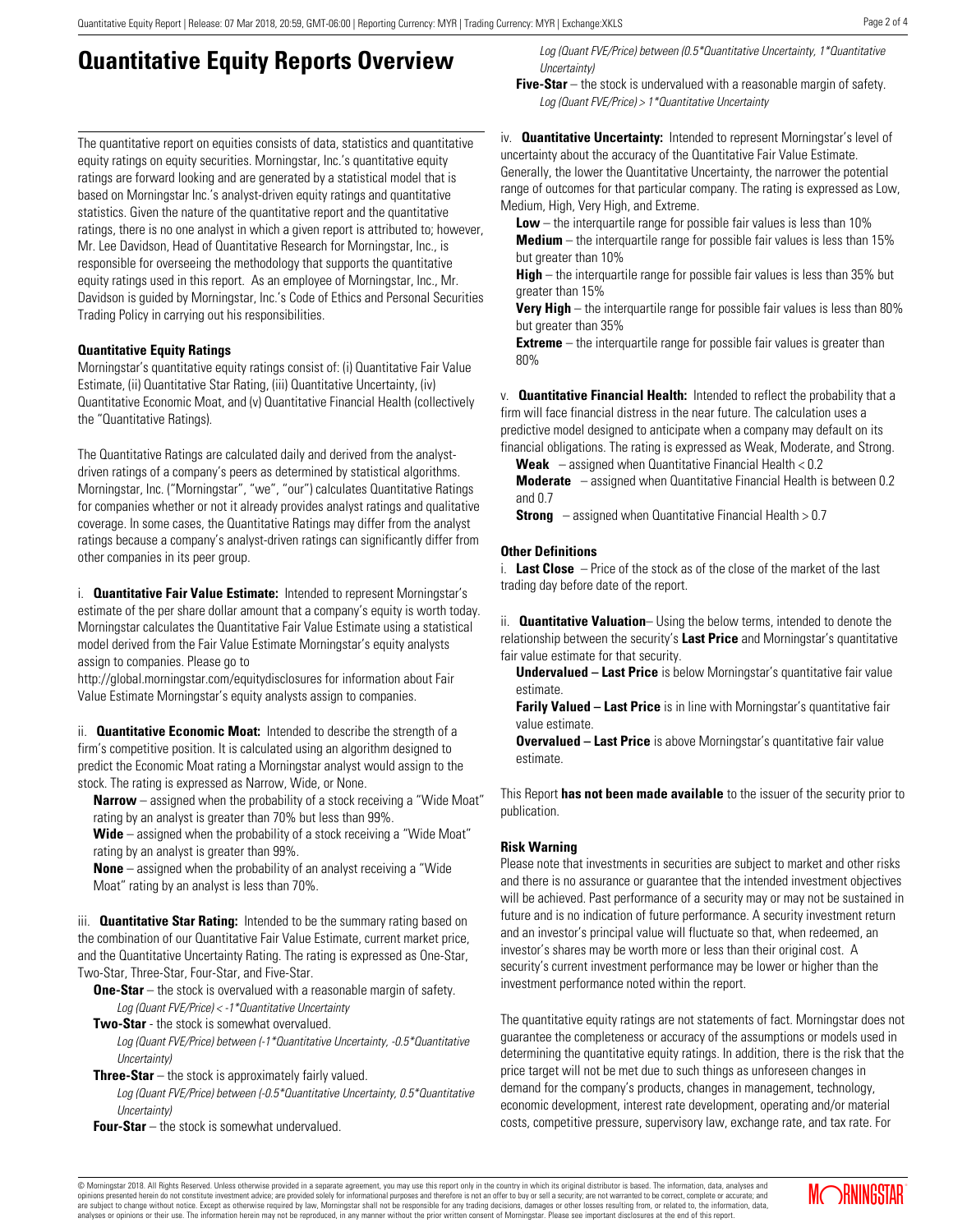investments in foreign markets there are further risks, generally based on exchange rate changes or changes in political and social conditions. A change in the fundamental factors underlying the quantitative equity ratings can mean that the valuation is subsequently no longer accurate.

For more information about Morningstar's quantitative methodology, please visit www.corporate.morningstar.com.

## **General Disclosure**

The Quantitative Equity Report ("Report") is derived from data, statistics and information within Morningstar, Inc.'s database as of the date of the Report and is subject to change without notice. The Report is for informational purposes only, intended for financial professionals and/or sophisticated investors ("Users") and should not be the sole piece of information used by such Users or their clients in making an investment decision. While Morningstar has obtained data, statistics and information from sources it believes to be reliable, Morningstar does not perform an audit or seeks independent verification of any of the data, statistics, and information it receives.

The quantitative equity ratings noted the Report are provided in good faith, are as of the date of the Report and are subject to change. While Morningstar has obtained data, statistics and information from sources it believes to be reliable, Morningstar does not perform an audit or seeks independent verification of any of the data, statistics, and information it receives.

The quantitative equity ratings are not a market call, and do not replace the User or User's clients from conducting their own due-diligence on the security. The quantitative equity rating is not a suitability assessment; such assessments take into account may factors including a person's investment objective, personal and financial situation, and risk tolerance all of which are factors the quantitative equity rating statistical model does not and did not consider.

Prices noted with the Report are the closing prices on the last stock-market trading day before the publication date stated, unless another point in time is explicitly stated.

Unless otherwise provided in a separate agreement, recipients accessing this report may only use it in the country in which the Morningstar distributor is based. Unless stated otherwise, the original distributor of the report is Morningstar Inc., a U.S.A. domiciled financial institution.

This report was created with no regard to investment objectives, financial situation or particular needs of any specific User or User's clients. Therefore, investments discussed and recommendations made herein may not be suitable for all investors: recipients of this report must exercise their own independent judgment as to the suitability of such investments and recommendations in the light of their own investment objectives, experience, taxation status and financial position.

The information, data and statistics presented herein are not warranted to be accurate, correct, complete or timely. Unless otherwise provided in a separate agreement, Morningstar makes no representation that the report contents meet all of the presentation and/or disclosure standards applicable in the jurisdiction the recipient is located.

Except as otherwise required by law or provided for in a separate agreement, Morningstar and its officers, directors and employees shall not be responsible or liable for any trading decisions, damages or other losses resulting from, or related to, the information, data, analyses or opinions within the report.

Morningstar encourages recipients of this report to read all relevant issue documents (e.g., prospectus) pertaining to the security concerned, including without limitation, information relevant to its investment objectives, risks, and costs before making an investment decision and when deemed necessary, to seek the advice of a legal, tax, and/or accounting professional.

The Report and its contents are not directed to, or intended for distribution to or use by, any person or entity who is a citizen or resident of or located in any locality, state, country or other jurisdiction where such distribution, publication, availability or use would be contrary to law or regulation or which would subject Morningstar or its affiliates to any registration or licensing requirements in such jurisdiction.

Where this report is made available in a language other than English and in the case of inconsistencies between the English and translated versions of the report, the English version will control and supersede any ambiguities associated with any part or section of a report that has been issued in a foreign language. Neither the analyst, Morningstar, or Morningstar affiliates guarantee the accuracy of the translations.

This report may be distributed in certain localities, countries and/or jurisdictions ("Territories") by independent third parties or independent intermediaries and/or distributors ("Distributors"). Such Distributors are not acting as agents or representatives of the analyst or Morningstar. In Territories where a Distributor distributes our report, the Distributor, and not the analyst or Morningstar, is solely responsible for complying with all applicable regulations, laws, rules, circulars, codes and guidelines established by local and/or regional regulatory bodies, including laws in connection with the distribution third-party research reports.

#### **Conflicts of Interest:**

Morningstar, Inc. may hold a long position in the security subject of this investment research report that exceeds 0.5% of the total issued share capital of the security. To determine if such is the case, please click http://msi.morningstar.com and http://mdi.morningstar.com.

The Head of Quantitative Research compensation is derived from Morningstar's overall earnings and consists of salary, bonus and restricted stock units of Morningstar, Inc.

Morningstar does not receive commissions for providing research and does not charge companies to be rated.

Morningstar is not a market maker or a liquidity provider of the security noted within this report.

Morningstar has not been a lead manager or co-lead manager over the previous 12-months of any publicly disclosed offer of financial instruments of the issuer.

Morningstar affiliates (i.e., its investment management group) have arrangements with financial institutions to provide portfolio management/investment advice some of which an analyst may issue investment research reports on. However, the Head of Quantitative Research does not have authority over Morningstar's investment management group's business arrangements nor allow employees from the investment management group to participate or influence the analysis or opinion prepared by them.

Morningstar, Inc. is a publically traded company (Ticker Symbol: MORN) and thus a financial institution the security of which is the subject of this report may own more than 5% of Morningstar, Inc.'s total outstanding shares. Please access Morningstar, Inc.'s proxy statement, "Security Ownership of Certain Beneficial Owners and Management" section

http://investorrelations.morningstar.com/sec.cfm?doctype=Proxy&year=&x=12&

© Morningstar 2018. All Rights Reserved. Unless otherwise provided in a separate agreement, you may use this report only in the country in which its original distributor is based. The information, data, analyses and<br>opinio are subject to change without notice. Except as otherwise required by law, Morningstar shall not be responsible for any trading decisions, damages or other losses resulting from, or related to, the information, data,<br>analy